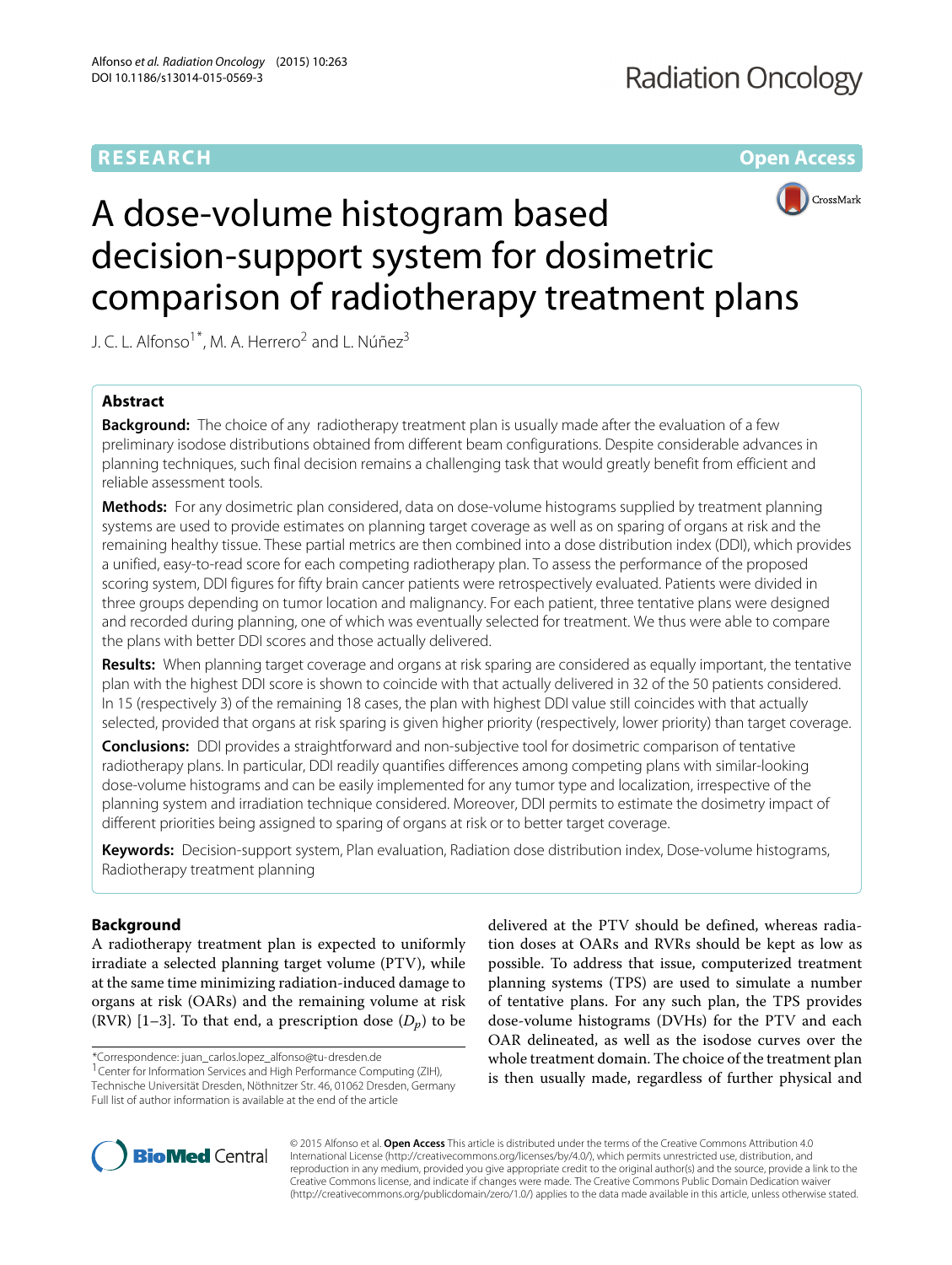radiobiological considerations, mainly by inspection of the DVHs and isodose curves obtained for each tentative plan considered.

It is widely accepted that the decision-making process just recalled is highly subjective. Actually, considerable skills are required to pick up the most suitable tentative plan from a mere inspection of the DVHs and isodose curves of competing plans, since these may look quite similar to the naked eye. During the last decades, a number of approaches have been proposed to improve the choice of treatment plans. However, and in spite of the large efforts made so far, no widely accepted quantitative decision-support tool seems to be currently in clinical use [\[3,](#page-7-1) [4\]](#page-8-0). A standard approach towards deriving such decision-support tools has consisted in proposing physical-based quantitative metrics. Such metrics assign a score to a dosimetric plan according to its compliance with specified physical criteria [\[3\]](#page-7-1). Paramount among them, the conventionally used homogeneity index (HI) is defined as the ratio between the maximum radiation dose in the PTV and the prescription dose [\[5,](#page-8-1) [6\]](#page-8-2). In addition, alternative indices of dose homogeneity on the target have been proposed [\[7](#page-8-3)[–10\]](#page-8-4), which however fail often to accurately account for dose homogeneity within the PTV [\[7,](#page-8-3) [11\]](#page-8-5). On the other hand, a conformity index (CI) was first proposed in the Radiation Therapy Oncology Group (RTOG) radiosurgery guidelines [\[5\]](#page-8-1), where it was defined as the ratio of the prescription isodose volume to the target volume. However, CI can yield false positives in extreme cases of nonconcordance between the target volume and isodose curves [\[6,](#page-8-2) [12\]](#page-8-6). Other conformity indices have been proposed [\[13–](#page-8-7)[18\]](#page-8-8), but practical limitations to their use have been pointed out in ICRU reports [\[1](#page-7-0)[–3\]](#page-7-1). A major drawback of most of such indices is that they do not consider the overall dosimetric information provided by DVHs. As a matter of fact, a consensus has been built to consider DVHs as key indicators of the compliance with clinical requirements, and for that reason DVHs are routinely provided by the TPS.

The previous figures of merit provide a measure of target coverage and conformity only, without assessing organs at risk and healthy tissue sparing. This is a serious drawback, since normal tissue morbidity often represents the main limiting factor to radiation delivery and treatment outcomes [\[19,](#page-8-9) [20\]](#page-8-10). For that reason, several volume-based indices have been proposed to estimate such effects. These include, the healthy tissue overdosage factor (HTOF) [\[6\]](#page-8-2), healthy tissue conformity index (HTCI) [\[6,](#page-8-2) [15\]](#page-8-11) and critical organ-scoring index (COSI) [\[21\]](#page-8-12). Moreover, dose conformality at the PTV and OARs has also been simultaneously quantified [\[6,](#page-8-2) [22](#page-8-13)[–24\]](#page-8-14). However, questions have been raised about the suitability of such indices to account for cold and hot spots (regions

receiving particularly low or high radiation doses) in the PTV and OARs respectively [\[6,](#page-8-2) [7,](#page-8-3) [24\]](#page-8-14).

It follows from our previous remarks that a single assessment index, accounting for a particular clinical aspect during planning, may not be suitable to compare tentative plans since it might ignore other key dosimetric issues. For this reason, indices have been proposed that provide combined scores for several treatment requirements. For instance, an overall quality factor (QF) and a unified dosimetry index (UDI) have been defined as weighted combinations of some of the indices mentioned before [\[25,](#page-8-15) [26\]](#page-8-16). However, the difficulty in interpreting the overall score thus obtained sets serious limitations to their practical use. Moreover, the figures of merit proposed often depend on many parameters [\[21,](#page-8-12) [24,](#page-8-14) [27\]](#page-8-17), provide ambiguous scoring due to averaging effects [\[23,](#page-8-18) [25\]](#page-8-15) and are not easy to implement in clinical routine [\[26,](#page-8-16) [28\]](#page-8-19).

The indices recalled above are purely physical quantities based on dose-volume constraints. Radiobiological indices, such as tumor control probability (TCP) and normal tissue complication probability (NTCP), aim instead at estimating the effects of radiation on pathological and healthy tissues resulting from a given dose distribution. A large range of TCP [\[29](#page-8-20)[–31\]](#page-8-21) and NTCP [\[32](#page-8-22)[–36\]](#page-8-23) models have been reported, but recommendations in the ICRU reports suggest that they should be used with caution in clinical practice [\[1–](#page-7-0)[3\]](#page-7-1). In particular, a major limitation to their use stems from the difficulty to estimate tissue-dependent parameter values to characterize the radiobiological response of tumors and organs involved. In many situations of clinical interest, such parameters have only been estimated in vitro or remain unknown.

# **Methods**

# **Dose distribution index (DDI)**

A dosimetric comparison system, the dose distribution index (DDI), is proposed to assist in the choice of radiotherapy treatment plans for any given cancer patient. DDI simultaneously takes into account key dosimetric issues as dose coverage, conformity and homogeneity over the PTV, as well as sparing of OARs and the RVR. Only standard information provided by the TPS, namely the DVHs and the prescription dose on the PTV, are required to grade and evaluate tentative plans. Moreover, one can readily estimate the separate impact on the PTV coverage and sparing of OARs and RVRs of any such modification, and thus use this information as a guidance to improve a tentative treatment plan.

The proposed decision-support system is defined as a weighted sum of three components, which quantify the overall quality of a dosimetric plan. The first of those components assesses the dose coverage, conformity and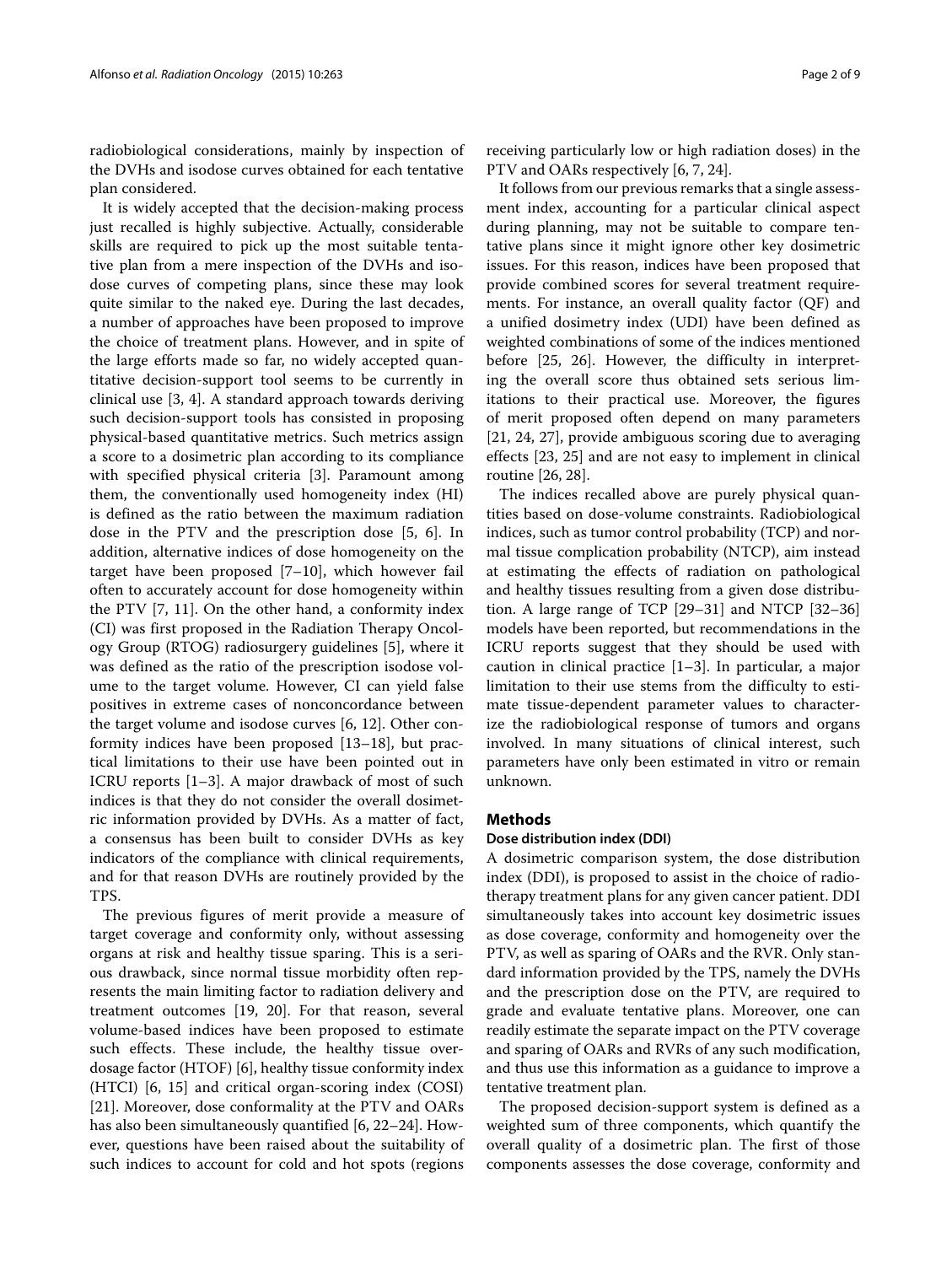$\overline{D}$ 

homogeneity on the planning target, and it is defined as follows:

<span id="page-2-2"></span>
$$
I_T = \left(1 - \left|1 - \left(\frac{\int_{0}^{D_M} V_T(D) dD}{D_p \cdot PTV}\right) \cdot \left(\frac{D_m}{D_M}\right)\right|\right), \quad (1)
$$

where PTV is the planning target volume,  $D_p$  is the prescription dose on the PTV,  $D_m$  is the maximum dose received at least by 100 % of the PTV, *DM* is the maximum dose in the PTV and  $V_T(D)$  represents the DVH curve corresponding to the target. More precisely, this index computes the ratio between the areas under the DVH curve for any tentative plan considered and that corresponding to an ideal plan of constant *Dp* uniformly delivered on the PTV, see Fig. [1](#page-2-0)[\(a\)](#page-2-1). The ratio (*Dm*/*DM*) is included in [\(1\)](#page-2-2) to account for dose homogeneity in the PTV. Alternatively, and depending on clinical requirements, this ratio might be taken as  $(D_{95}/D_5)$ , where  $D_5$ and *D*<sup>95</sup> are the dose received by the 5 and 95 % of the PTV respectively [\[7,](#page-8-3) [11\]](#page-8-5). Notice that as far as the PTV is considered, an ideal plan ensuring perfect dose coverage would yield a score  $I_T = 1$ .

We argue in a similar way to estimate the merit of a tentative treatment plan with respect to sparing of OARs and the RVR. In this case, a good plan would make close to zero the area under the DVH corresponding to such critical structures, see Fig. [1](#page-2-0)[\(b\)](#page-2-1). The contributions to

<span id="page-2-1"></span><span id="page-2-0"></span>

the DDI of OARs and RVR components are respectively formulated as follows:

<span id="page-2-3"></span>
$$
I_O = \frac{1}{N} \sum_{i=1}^{N} w_{Oi} \left( 1 - \left( \frac{\int_{0}^{D_{Mi}} V_{Oi}(D) dD}{D_p \cdot OARV_i} \right) \cdot \left( \frac{D_M}{D_p} \right) \right)
$$
\n(2)

<span id="page-2-4"></span>and

$$
I_R = \left(1 - \left(\frac{\int_0^{D_M} V_R(D) dD}{D_p \cdot RVR}\right) \cdot \left(\frac{D_M}{D_p}\right)\right),\tag{3}
$$

where *DM* is the maximum dose in each structure involved, *N* is the number of OARs considered, OARV is the volume of a given OAR,  $V_O(D)$  and  $V_R(D)$  represent the DVH curves of a given OAR and the RVR respectively. The ratio  $(D_M/D_p)$  is included to weight the deviation of the maximum dose received by OARs and the RVR from the prescription dose  $D_p$  on the PTV, the latter remaining constant for each competing plan considered for a same patient. The nonnegative weighting factors  $w_{0i} \leq 1.0$  in [\(2\)](#page-2-3) account for the relative clinical importance assigned to each OAR considered. In what concerns OARs and the RVR, an ideal plan would yield  $I_O = I_R = 1$ , which would result in no irradiation at all on such critical volumes.

The DDI decision-support system is given by:

<span id="page-2-5"></span>
$$
DDI = \frac{1}{3} (w_T I_T + w_O I_O + w_R I_R),
$$
\n(4)

where  $w_T$ ,  $w_O$  and  $w_R$  are nonnegative weighting parameters, each ranging between zero and one, that make precise the relative clinical priority assigned to the indices [\(1\)](#page-2-2), [\(2\)](#page-2-3) and [\(3\)](#page-2-4) during the treatment planning process. These parameters allow to account for the relative importance assigned to target coverage and organs at risk sparing, from highly important (weight factor equal to 1) to less important (weight factor close to 0). In particular, if weights are selected equal 1 then all the structures involved are considered as equally important. In that manner, the DDI encodes the contributions from all three components into a unified score as defined by equation [\(4\)](#page-2-5). Notice that an ideal plan would give *DDI* = 1, which corresponds to uniform delivery of the  $D_p$  to the PTV and no irradiation at all in OARs and the RVR. The previous formulation can be easily extended to include several PTVs, similarly to what has been done for OARs in [\(2\)](#page-2-3). In fact, this may be the case when a heterogeneous planning target is considered, and non-homogeneous radiation doses are prescribed [\[10,](#page-8-4) [28,](#page-8-19) [37\]](#page-8-24). For convenience of the reader, we summarize in Table [1](#page-3-0) the notation used in the formulation of this decision-support system.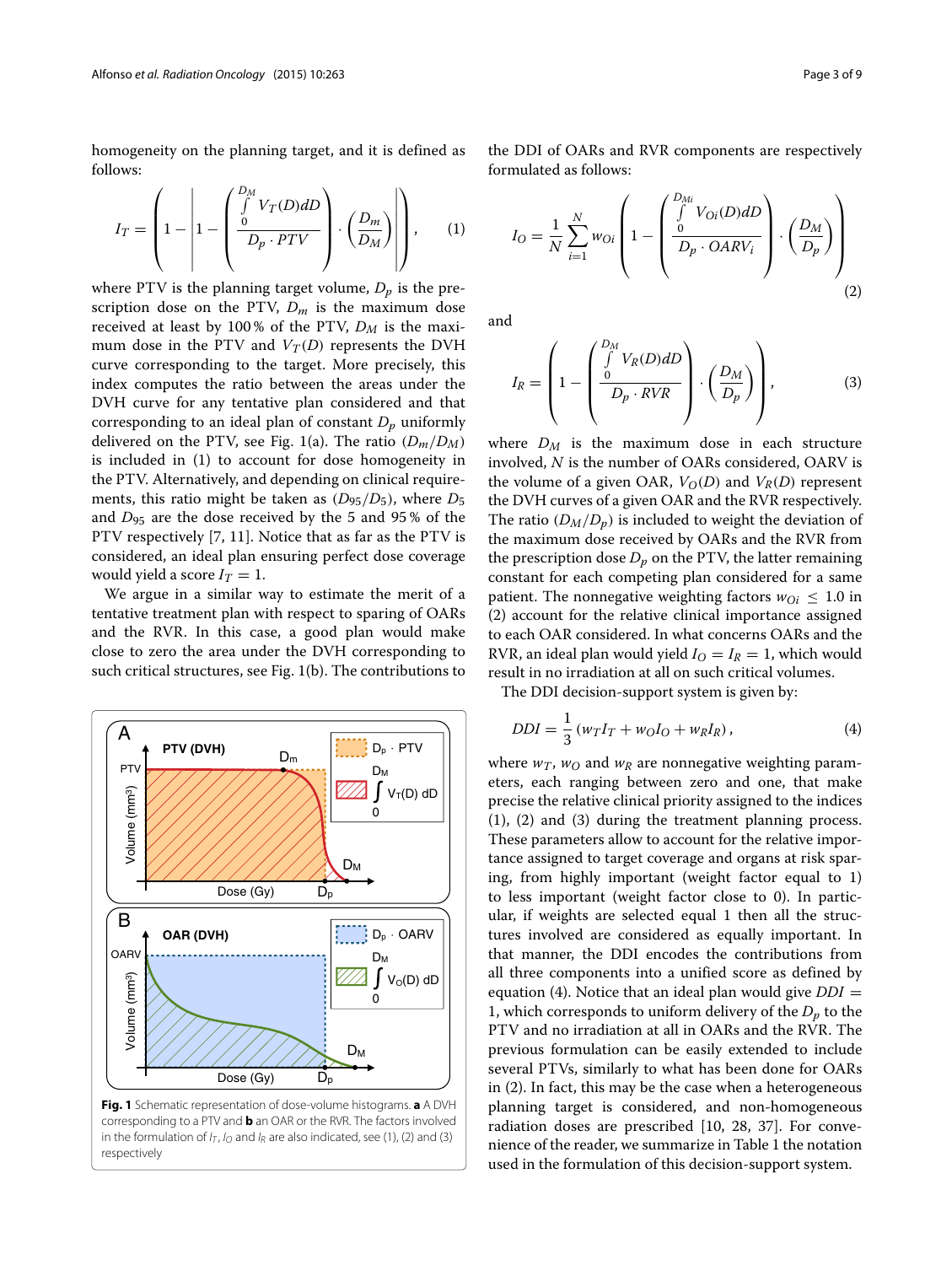<span id="page-3-0"></span>**Table 1** Description of the notation used in the formulation of the DDI decision-support system

| Symbol            | Description                                        |
|-------------------|----------------------------------------------------|
| $D_{D}$           | Prescription radiation dose on the PTV             |
| $D_M$             | Maximum dose in each structure delineated          |
| $D_m$             | Maximum dose received at least by 100 % of the PTV |
| N                 | Number of OARs considered                          |
| <b>PTV</b>        | Planning target volume                             |
| $OARV_i$          | Volume of the ith OAR considered                   |
| <b>RVR</b>        | Remaining volume at risk                           |
| $V_T(D)$          | DVH curve of the PTV                               |
| $V_{\Omega i}(D)$ | DVH curve of the ith OAR considered                |
| $V_R(D)$          | DVH curve of the RVR                               |
| WT                | Weight associated to $IT$                          |
| $W_{\bigcirc}$    | Weight associated to $I_{\Omega}$                  |
| $W_{Oi}$          | Weight associated to the ith OAR considered        |
| $W_R$             | Weight associated to $I_R$                         |

To illustrate how the DDI would work in clinical practice, we have performed a retrospective study over fifty brain cancer patients already treated at Hospital Universitario Puerta de Hierro in Madrid (HUPH). For each patient, three tentative plans were designed with the same TPS during the planning process. Out of the three competing plans considered, one was the selected by clinicians and delivered to the patient. We have then compared in each case the applied treatment plan with the tentative plan achieving the highest DDI score.

# **Patients' characteristics**

Fifty brain cancer patients randomly selected and previously treated by external beam radiotherapy at HUPH between the years 2012 and 2014 were considered for the present study. In particular, patients with brain tumors were selected due the large amount of OARs involved, and the consequent difficulty of global evaluation of PTV coverage and OARs sparing. The patients were divided in three different groups, based on tumor location and malignancy, as follows: (i) 25 patients with centrally located benign tumors (13 Meningiomas, 6 Pituitary Adenomas, 5 Acoustic Neuromas and 1 Facial Nerve Neuroma) representing 50 % of the sample; (ii) 10 patients with centrally located malignant tumors (4 Malignant Craniopharyngiomas, 2 Cavum Carcinomas, 3 Chondrosarcomas and 1 Clear Cell Carcinoma (CCC) of the Base of the Tongue) making up for 20 % of the total, and (iii) 15 patients with peripheral benign and malignant tumors (12 Brain Metastasis, 2 Astrocytomas and 1 Meningioma) which correspond to 30 % of the cases considered.

### **Volume definitions**

PTVs, OARs and RVRs were defined as recommended by ICRU reports [\[1–](#page-7-0)[3\]](#page-7-1). The gross tumour volume (GTV) was delineated on all relevant slices of a planning CT scan. The margins were then expanded isotropically to allow for microscopic invasion, thus giving raise to the clinical target volume (CTV). This last is further enlarged to allow for organ motion and set-up error. The resulting structure of interest is then defined as the planning target volume (PTV). The organs selected as OARs including the Brainstem, Eyes, Crystalline Lens, Lacrimal Glands, Retinas, Optic Chiasm, Hypothalamus, Cochleas, Spinal Cord, Parotid Glands, Pituitary Gland, Optic Nerves, Optic Tracts and Cranial Nerves (Trigeminal, Facial and Vestibulocochlear Nerves) were contoured on the relevant transverse CT slices of the planning system.

# **Treatment planning**

For each patient, three different tentative plans using three-dimensional conformal radiation therapy (3D-CRT) or sliding windows intensity-modulated radiation therapy (IMRT) were simulated. The dose-volume planning prescription on the target required that at least 95 % of the PTV had to receive no less than 95 % of the prescription dose. This last was established at 50.4 Gy in 28 daily fractions (5 days a week) of 1.8 Gy for conventional fractionation protocols (in twenty-nine out of fifty patients, 58 % of total), and between 12 Gy–18 Gy in a single session for stereotactic radiosurgery (in the remaining twentyone patients, 42 % of total). The dose planification system was an iPLAN RT Dose 4.1.1 (BrainLAB AG, Germany). Sets of three alternative treatment plans, with the same radiotherapy technique, structures of interest and clinical requirements, were prepared for each patient. Out of the three tentative plans considered, one was selected and then delivered to the patient. For all tentative plans the DVHs co rresponding to each volume delineated were extracted from the treatment planning system for computation of the DDI.

# **Results**

In Table [2](#page-4-0) the resulting mean  $I_T$ ,  $I_O$ ,  $I_R$  and DDI scores, as well as standard deviations for the overall set of tentative plans are provided. Weighting factors in components [\(2\)](#page-2-3) and [\(4\)](#page-2-5) were set equal to one, so that the PTV coverage and sparing of OARs and RVRs are considered as equally important. The lowest and highest DDI scores, corresponding to the minimum and maximum deviations from an ideal dosimetric plan, were 0.70 and 0.98 respectively. A comparison of mean  $I_T$ ,  $I_O$ ,  $I_R$  and DDI scores, as well as standard deviations for all tentative plans corresponding to patients with centrally and peripherally located tumors is also shown in Table [2.](#page-4-0) From the results displayed there, we observe that tentative plans for peripheral targets are in average closer to an ideal dosimetric plan than those for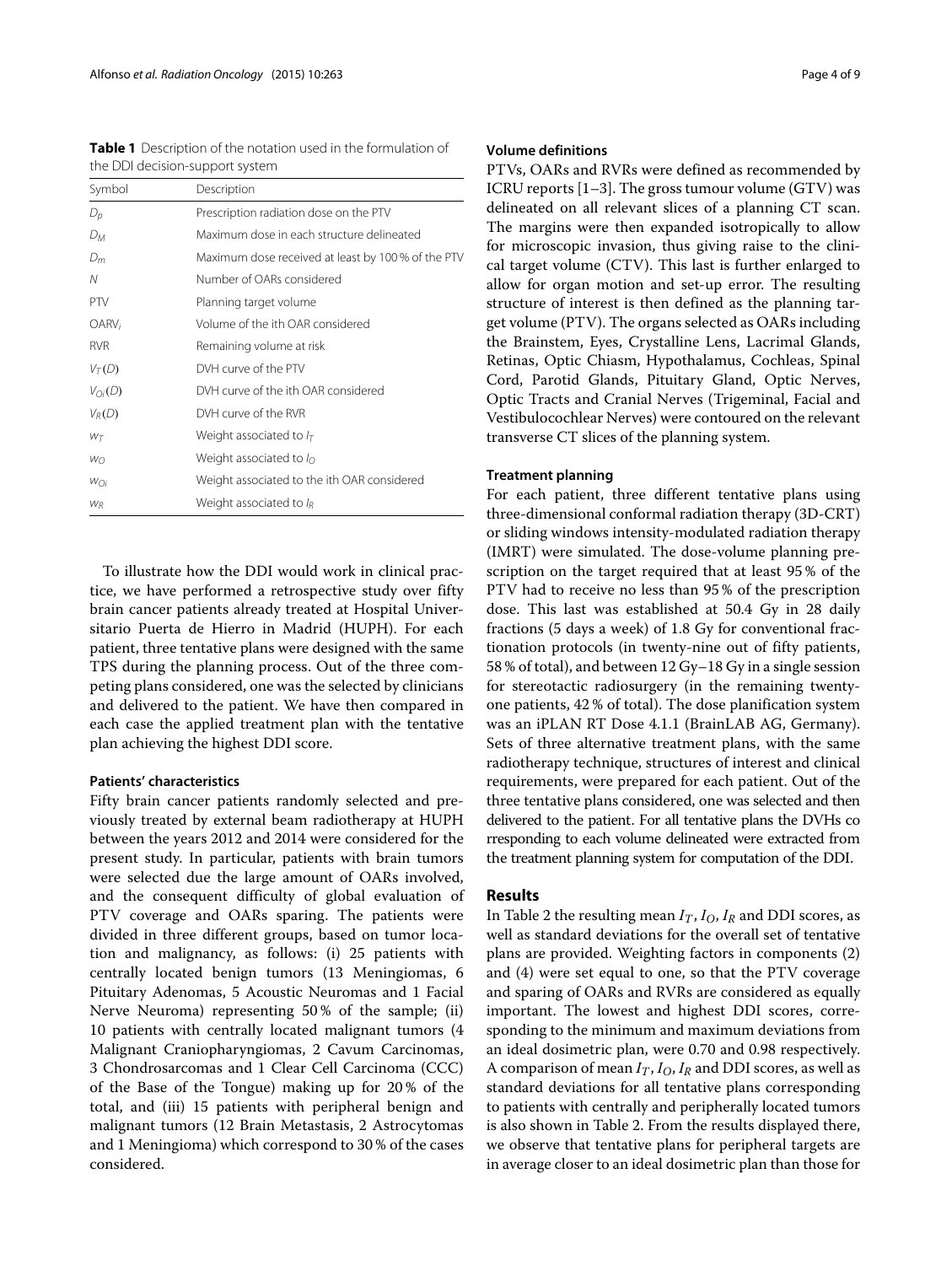|  |  | . ugi |
|--|--|-------|
|  |  |       |
|  |  |       |

|        |      |      | ΙO   |      |      |      | DDI  |      |
|--------|------|------|------|------|------|------|------|------|
|        | Mean | Std  | Mean | Std  | Mean | Std  | Mean | Std  |
|        | 0.87 | 0.12 | 0.85 | 0.11 | 0.93 | 0.04 | 0.88 | 0.09 |
| ⌒<br>ᅩ | 0.86 | 0.11 | 0.83 | 0.10 | 0.94 | 0.03 | 0.87 | 0.08 |
| PL     | 0.93 | 0.07 | 0.97 | 0.02 | 0.96 | 0.02 | 0.95 | 0.04 |

<span id="page-4-0"></span>Table 2 Scoring results corresponding to all tentative plans for the fifty brain cancer patients considered and differences between centrally and peripherally located tumors

Mean I<sub>T</sub>, I<sub>O</sub>, I<sub>R</sub> and DDI scores, as well as standard deviations are represented for all tentative plans (T) and centrally and peripherally located tumors (labelled as CL and PL respectively)

centrally located targets with respect to PTV coverage and sparing of OARs and RVRs. Figure [2](#page-4-1) shows the DDI scores for all tentative plans for each group of patients considered, as well as the corresponding means and standard deviations. The small differences observed on the DDI values between competing plans in some patients are nearly imperceptible to the naked eye and thus difficult to detect and quantify. However, the DDI was able to significantly discriminate between similar-looking DVHs when scoring the corresponding tentative plans.

Concerning the degree of coincidence between the applied treatment plan (ATP) and the tentative plan (DDIP) achieving the highest DDI score, we separately analyzed each group of patients classified by their tumor



<span id="page-4-1"></span>plan in red, and discarded tentative plans in green and purple. **a** 25 centrally located benign tumors. **b** 15 peripherally located benign and malignant tumors. **c** 10 centrally located malignant tumors. Mean DDI scores (black solid lines) and standard deviations (blue solid lines) are also represented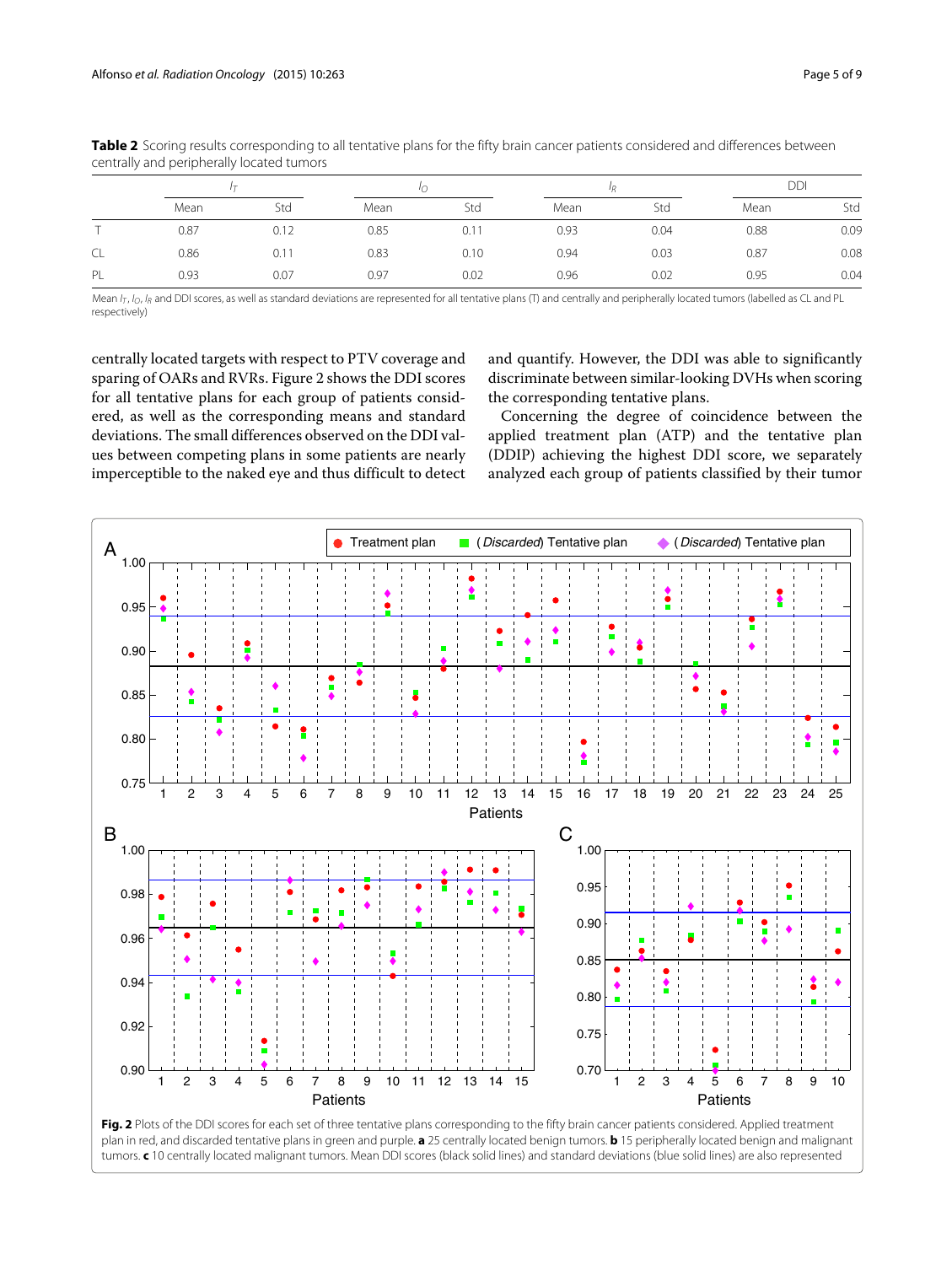location and malignancy. In the cases of (i) centrally located benign tumors, (ii) centrally located malignant tumors and (iii) peripherally located benign and malignant tumors, we obtained that ATP and DDIP agree in 17 out of the 25, 6 out of the 10, and 9 out of the 15 patients respectively, see Fig. [2.](#page-4-1) Altogether, this results in an agreement between ATP and DDIP for 32 out of the 50 patients in this study under the assumption that PTV coverage and sparing of OARs and the RVR are considered as equally important.

To shed some light on the clinical choices made for the patients where ATP and DDIP did not coincide, we separately analyzed the DDI components for the planning target and critical structures in such cases. Figure [3](#page-5-0) shows a comparison of the mean  $I_T$  and  $(I_O + I_R)/2$  scores, which respectively estimate the quality of PTV coverage and critical structures sparing, for ATPs and the remaining competing plans for patients where ATP and DDIP did not coincide. We observe that, although the APTs were not in average the choices providing better PTV coverage, they yielded lower irradiation of critical structures. More precisely, in 15 out of the 18 cases of no coincidence  $(I_0 + I_R)/2$  was higher in the APTs compared to other competing plans, while  $I_T$  was higher in the ATPs of the remaining 3 patients.

To gain further insight in one of the discrepancy cases, we selected a patient diagnosed with a centrally located Meningioma, where the ATP and DDIP did not coincide. Figure [4](#page-6-0) shows the DVHs for the PTV and nearby OARs corresponding to the three different tentative plans prepared for that patient. OARs receiving low radiation doses



as Eyes, Lacrimal Glands, Crystalline Lens and Retinas have not been represented for visualization simplicity, but all of them were considered in the calculation of the DDI scores. A quick glance at Fig. [4](#page-6-0) reveals that in all tentative plans the target coverage is significantly high. However, what is unclear is which plan best provides target coverage and OARs sparing. In fact, when DVHs for all competing plans are superposed as shown in Fig. [4,](#page-6-0) the high number of OARs involved makes difficult to select the most suitable plan by mere inspection.

In Table [3](#page-6-1) the  $I_T$ ,  $I_O$ ,  $I_R$  and DDI scores for such tentative plans are provided. We see that if PTV coverage is given maximum priority, the best choice corresponds to Plan 3, followed by Plans 2 and respectively 1. On the contrary, when lowering radiation doses on OARs and the RVR are selected as the primary clinical goal, the most suitable choice would be Plan 1, followed by Plans 2 and 3 respectively. Thus, consideration of partial DDI scores reveals that increasing (respectively decreasing) the target coverage was detrimental (respectively favorable) to sparing of OARs and the RVR. Although based on the DDI scores the Plan 2 provided the best balance between target coverage and sparing of critical structures, the Plan 1 was actually selected for treatment. This is consistent with highest priority having been assigned to sparing of OARs and the RVR at that time. For instance, a choice of rela-tive weighting factors in [\(4\)](#page-2-5) as  $w_T = 0.5$ ,  $w_O = 1.0$  and  $w_R = 1.0$  would have suggested that choice.

# **Discussion**

The availability of commercial TPS allows radiophysicists and radiation oncologists to virtually explore different tentative plans, and to perform successive modifications of a starting plan, for each radiotherapy patient. However, to this day the choice of treatment plans is mostly made by side-by-side comparison of DVHs and isodose curves for each tentative plan considered. Since differences between them are usually small, any selection made by inspection, as it is generally the case, may not be easy to justify on clinical terms. Therefore, the development of clinically based quantitative scoring indices could be quite useful as decision-support tools to assist in making clinical choices. For that purpose, several indices for scoring dosimetric plans have been proposed and shortly recalled at the ['Background'](#page-0-0) Section.

<span id="page-5-0"></span>Bearing these facts in mind, we have introduced here a decision-support system, termed dose distribution index (DDI), to compare different tentative plans and to estimate the consequences of modifications on any treatment plan under consideration. The DDI makes use of the overall dosimetric information provided by the DVHs to simultaneously evaluate the target coverage and sparing of critical structures. Moreover, this evaluation tool can be easily extended to include several PTVs, as well as multiple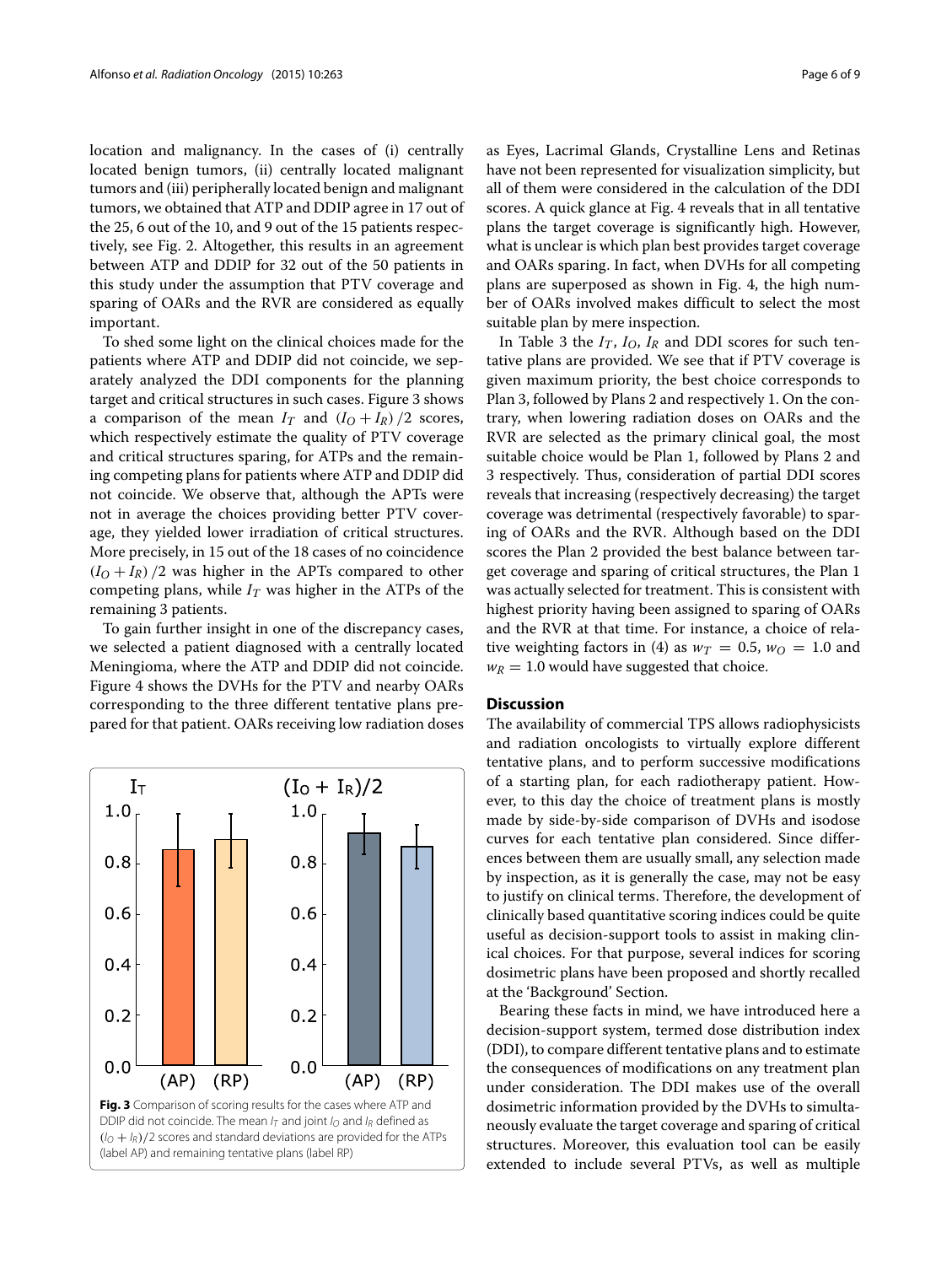

<span id="page-6-0"></span>dose coverage objectives on heterogeneous tumors. In our view, such features represent a comparative advantage with respect to previous combined indices. For instance, the unified dosimetry index (UDI) [\[25\]](#page-8-15) makes use of four dosimetric objectives of dose coverage, conformity, homogeneity, and dose gradient on the PTV. Although the UDI provides a useful tool for ranking tentative plans, this figure of merit relies in specific dose-volume constraints instead to consider the overall dosimetric information provided by the DVHs. Moreover, UDI does not directly account for sparing of critical structures and does not seem easy to use when multiple target dose coverage objectives are specified. To consider a further example, a histogram analysis in radiation therapy (HART) computational tool has been proposed in [\[26\]](#page-8-16). This software incorporates various physically and biologically based indices for plan evaluation. Whereas HART is a complete and

<span id="page-6-1"></span>**Table 3** Scoring results for a patient diagnosed with a centrally located Meningioma

|        |       | חו    | 'R    | DDI   |
|--------|-------|-------|-------|-------|
| Plan 1 | 0.832 | 0.821 | 0.948 | 0.867 |
| Plan 2 | 0.923 | 0.789 | 0.934 | 0.882 |
| Plan 3 | 0.934 | 0.776 | 0.918 | 0.876 |

 $I<sub>T</sub>, I<sub>O</sub>, I<sub>R</sub>$  and DDI scores for the set of three tentative plans simulated. The table shows that Plan 1 (ATP) provides the highest sparing of OARs and RVR, while Plan 3 results in the best PTV coverage. However, the Plan 2 has the highest DDI score

suitable program to compare tentative plans, the results are prone to the intrinsic limitations of the indices therein considered, as reported in the ICRU reports [\[1](#page-7-0)[–3\]](#page-7-1).

We point out that the DDI is very sensitive to small dosimetric variations between tentative plans and distinctly discriminates situations where DVHs look quite similar to the naked eye. Furthermore, it may be also used to compare tentative plans obtained from any TPS irrespective of tumor type and location, and can be formulated for any irradiation technique that provides DVHs. At the practical level, computing the DDI is straightforward, and that decision-support system can be easily displayed on TPS simultaneously to the visualization of the corresponding DVHs. In addition, it may readily provide the separate values *IT*, *IO* and *IR*, as well as those for each single OAR, which could be a useful complement to the DVH analysis.

Although the DDI can be used to globally assess the quality of any treatment plan, its main practical interest could be to compare tentative plans for a same patient. In fact, depending on diverse factors as tumor malignancy and location, curative or palliative purposes or overall patient's medical history, a dosimetric plan can have a lower DDI score compared to other treatment plans for different patients, and yet be the best possible choice that satisfies concrete clinical requirements and treatment goals in that particular case. On the other hand, for a given patient different planners may well pursue different, and occasionally conflicting, goals. For instance, dose coverage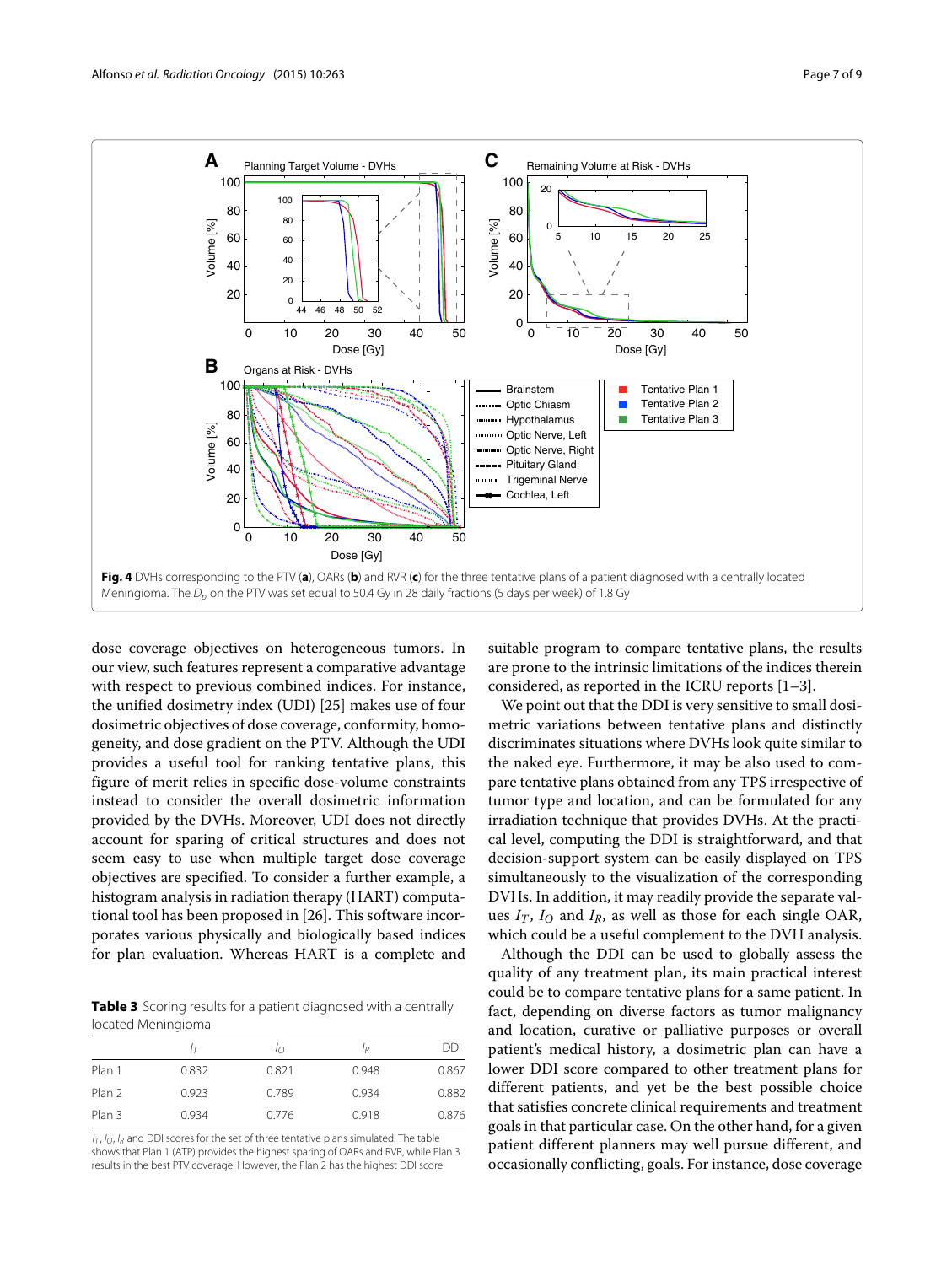and conformity on the PTV may be given highest priority in some cases, while palliative considerations may require of minimal damage to OARs and the RVR in others. DDI is not designed to change such priorities, but rather to help clinicians to precisely assess the consequences of their choices during treatment planning.

To give an idea of what DDI can accomplish, we have presented a retrospective study, corresponding to fifty patients treated at HUPH of centrally and peripherally located benign and malignant brain tumors. In each case, three tentative plans were simulated and recorded, out of which one was eventually delivered to the patient. We then compared the applied treatment plan (ATP) with that which provides the highest DDI score (DDIP). We observed that, under the assumption that PTV covering and OARs and RVRs sparing are equally important, ATP and DDIP coincided in 32 of the 50 cases. Discrepancies between ATP and DDIP in the remaining 18 cases may well result from different clinical priorities being attributed to critical structures during planning. In fact, in those cases ATP and DDIP also coincide, provided that different orders of priorities (for instance, deeming OARs sparing as the most important goal) are established instead.

We finally remark on the modular character of the quantitative index provided. In particular, DDI can be combined with multi-parameter optimization algorithms and included in objective functions during radiotherapy planning processes. In fact, considerable attention is being paid to the design of optimization methods to obtain dose distributions satisfying specific criteria as high tumor coverage and low radiation dose deposition on OARs [\[3,](#page-7-1) [38–](#page-8-25)[40\]](#page-8-26). However, no method has been found as yet to computationally find a plan that satisfies current clinical and logistical requirements in an optimal way. We expect that implementing the DDI decision-support system in current TPS would improve reliability standards, by precisely quantifying the impact of planner subjectivity in assessing and selecting radiotherapy treatment plans.

# **Conclusions**

In this work a decision-support system has been developed to compare and evaluate different tentative plans during radiotherapy treatment planning. The proposed DDI is a straightforward and non-subjective system to assess and compare competing tentative plans. The DDI takes into account the overall dosimetric information provided by DVHs and not only that given by selected dose-volume constraints. Moreover, DDI can be easily computed irrespective of the TPS in clinical use, tumor type and localization, and irradiation technique. This decision-support tool is not meant to be a replacement for planners' clinical decisions. Instead, it is intended to provide clinical personnel with a precise quantitative assessment of the impact of dosimetric changes over any starting tentative plan that they might consider.

### **Abbreviations**

3D-CRT: three-dimensional conformal radiation therapy; ATP: applied treatment plan; CCC: clear cell carcinoma; CI: conformity index; COSI: critical organ scoring index; CTV: clinical target volume; DDI: dose distribution index; DDIP: tentative plan achieving the highest DDI score; DVH: dose-volume histogram; GTV: gross tumour volume; CT: computed tomography; GUI: graphical user interface; HI: homogeneity index; HTCI: healthy tissue conformity index; HTOF: healthy tissue overdosage factor; HUPH: Hospital Universitario Puerta de Hierro, Madrid; ICRU: International Commission on Radiation Units and Measurements; IMRT: intensity-modulated radiation therapy; NTCP: normal tissue complication probability; PTV: planning target volume; OAR: organ at risk; QF: quality factor; RTOG: Radiation Therapy Oncology Group; RVR: remaining volume at risk; TPS: treatment planning system; TCP: tumor control probability; UDI: unified dosimetry index.

#### **Competing interests**

The authors declare that they have no competing interests.

#### **Authors' contributions**

JCLA and LN conceived the study and were responsible for data acquisition. JCLA, MAH and LN carried out the study, analyzed the data and drafted the manuscript. All authors read and approved the final manuscript.

#### **Acknowledgements**

JCLA, MAH and LN have been partially supported by the Spanish MINECO Grant MTM 2014-53156-P. JCLA gratefully acknowledges the support of the German Excellence Initiative via the Cluster of Excellence EXC 1056 Center for Advancing Electronics Dresden (cfAED) at the Technische Universität Dresden and the German Federal Ministry of Education and Research (BMBF) for the eMED project SYSIMIT (01ZX1308D). We acknowledge support by the German Research Foundation and the Open Access Publication Funds of the TU Dresden.

#### **Submission**

This material has never been published and is not currently under evaluation in any other peer-reviewed publication or journal.

#### **Author details**

<sup>1</sup> Center for Information Services and High Performance Computing (ZIH), Technische Universität Dresden, Nöthnitzer Str. 46, 01062 Dresden, Germany. <sup>2</sup> Department of Applied Mathematics, Faculty of Mathematical Sciences, Universidad Complutense de Madrid (UCM), Ciudad Universitaria, Plaza Ciencias 3, 28040 Madrid, Spain. 3Radiophysics Department, Hospital Universitario Puerta de Hierro (HUPH), Calle Manuel de Falla 1 Majadahonda, 28222 Madrid, Spain.

# Received: 10 August 2015 Accepted: 8 December 2015 Published online: 29 December 2015

#### **References**

- <span id="page-7-0"></span>Prescribing, recording, and reporting photon beam therapy. Bethesda, MD, USA: ICRU Publications; International Commission on Radiation Units and Measurements; 1993. ICRU Report 50. [http://www.icru.org/home/](http://www.icru.org/home/reports/prescribing-recording-and-reporting-photon-beam-therapyreport- 50) [reports/prescribing-recording-and-reporting-photon-beam](http://www.icru.org/home/reports/prescribing-recording-and-reporting-photon-beam-therapyreport- 50)[therapyreport-50.](http://www.icru.org/home/reports/prescribing-recording-and-reporting-photon-beam-therapyreport- 50)
- 2. Prescribing recording and reporting photon-beam therapy. (Supplement to ICRU Report 50) Bethesda, MD, USA: ICRU Publications; International Commission on Radiation Units and Measurements; 1999. ICRU Report 62. [http://www.icru.org/home/reports/prescribing-recording-and](http://www.icru.org/home/reports/prescribing-recording-and-reporting-photon-beam-therapyreport- 62)[reporting-photon-beam-therapyreport-62.](http://www.icru.org/home/reports/prescribing-recording-and-reporting-photon-beam-therapyreport- 62)
- <span id="page-7-1"></span>3. International Commission of Radiation Units and Measurements. ICRU report 83: Prescribing, Recording, and Reporting Photon-Beam Intensity-Modulated Radiation Therapy (IMRT). J ICRU. 2010;10(1):1–106. ISSN 1473-6691 [http://jicru.oxfordjournals.org/content/10/1.toc.](http://jicru.oxfordjournals.org/content/10/1.toc)